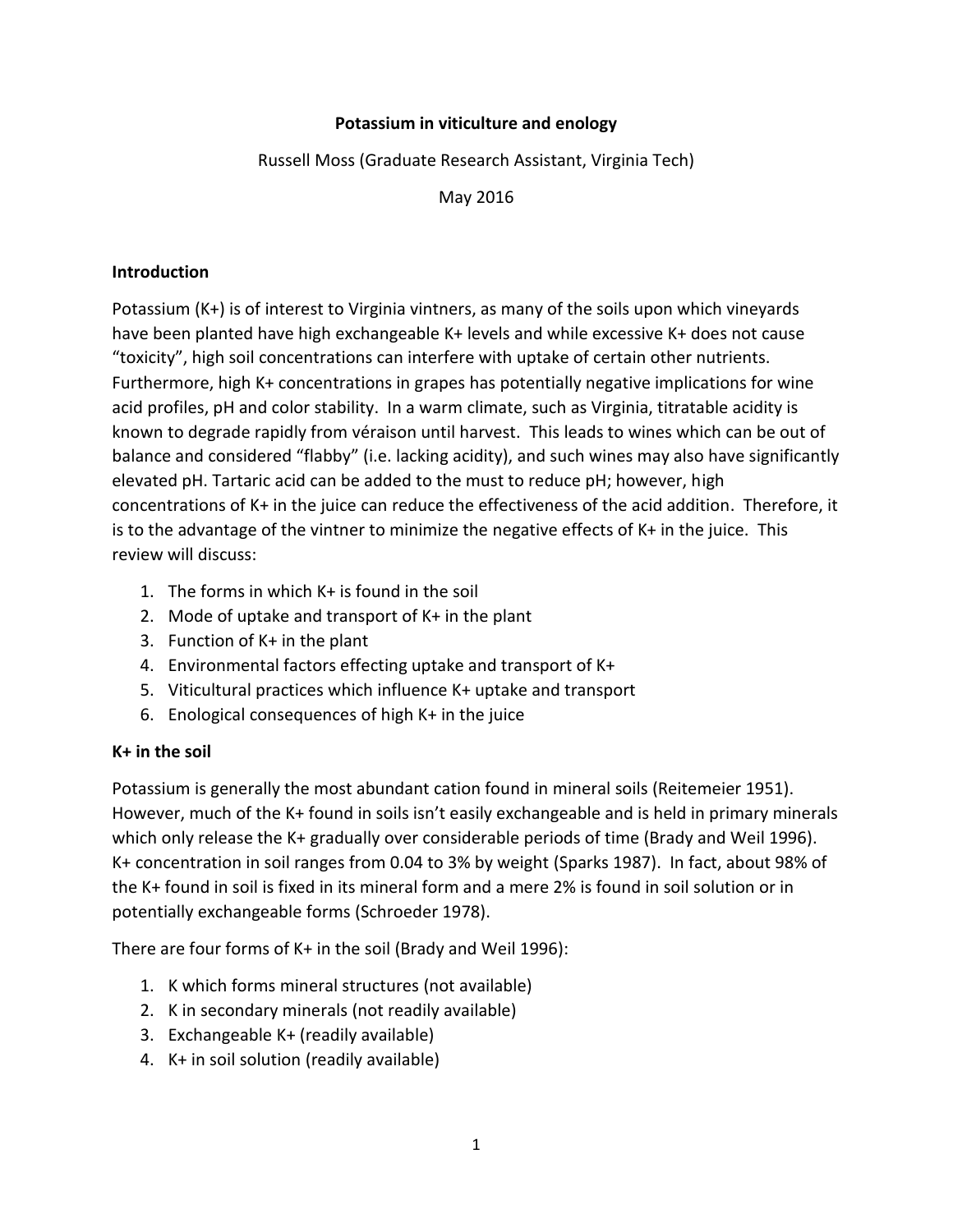The K+ found in primary mineral structures accounts for roughly 90-98% of the soils total K+ content and is unavailable to the plant. This K+ is mostly found within the crystalline structures of micas and feldspars. This K+ is released over many years through weathering, but its release is extraordinarily slow (Brady and Weil 1996).

Nonexchangeable K+ in secondary minerals accounts for roughly 1-10% of soil K+ concentration, and is slowly available. This nonexchangeable form occurs in 2:1 minerals such as vermiculites, smectites and montmorillonites. The structure of 2:1 clay minerals can be seen in Figure 1.



Figure 1: Structure of clay (From: http://learnbioremediation.weebly.com/uploads/9/0/6/9/9069787/9875180\_orig.png)

The K+ ion has a hydrated radius such that it is small enough to fit tightly between the crystalline layers of these 2:1 clays, thus fixing the K+ in a nonexchangeable form. As such, when K+ fertilizer is added to soils with these clays, it can be quite well buffered against the fertilizer, as the added K+ may be tied up within these crystalline layers. This nonexchangeable K+ can be released over time through normal weathering processes (Brady and Weil 1996). Nonexchangeable K+ is also released as the soil solution K+ and exchangeable K+ are decreased by cropping and leaching (Sparks 1987). The most readily available forms of K+ are found as exchangeable K+ on the soil colloid and as K+ dissolved in soil solution. These readily available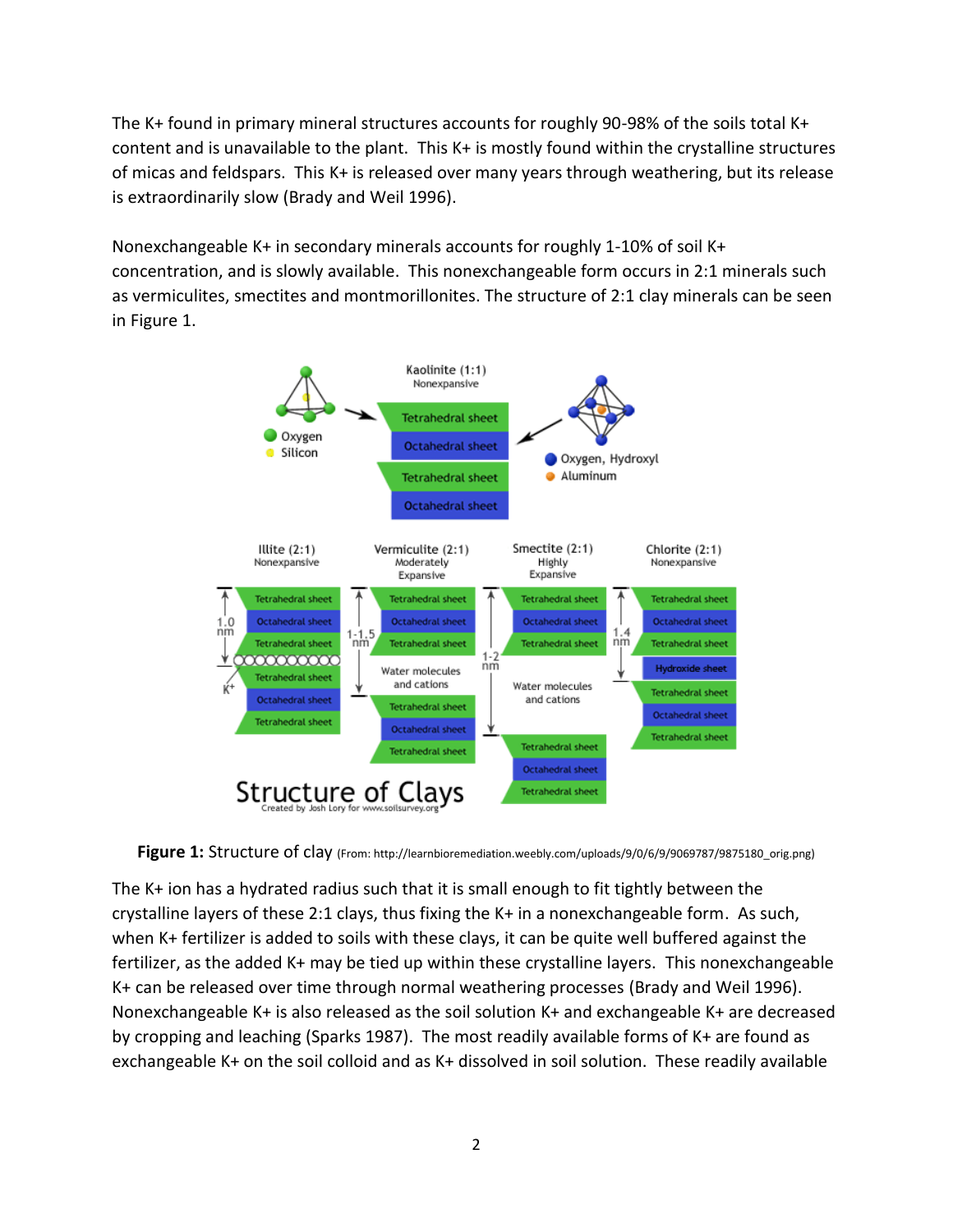forms of K+ account for a mere 1-2% of total K+ in the soil, and are subject to leaching, depending on the depth and other features of the soil.

Soil pH is known to have a significant impact upon K+ availability. Generally, lower soil pH (e.g., 4.5 to 6.0) increases K+ availability and decreases Ca<sup>2+</sup> and Mg<sup>2+</sup> availability (Brady and Weil 1996). Conversely, high soil pH (e.g., > 7.0) is often associated with reduced uptake of K+ and increased uptake of  $Ca^{2+}$  and Mg<sup>2+</sup>. In fact, very heavy applications of limestone can induce K+ deficiency on certain soils. This is due in part to the increased soil pH, but also to the increased antagonism with Ca and Mg ions for CEC sites, as discussed next.

# **Antagonism of K<sup>+</sup> with Ca2+ and Mg2+**

Liming will also supply the soil with Ca<sup>2+</sup> and Mg<sup>2+</sup> (depending upon the liming agent used). Mg<sup>2+</sup> and Ca<sup>2+</sup> can have an antagonistic effect upon K+ uptake (Hannan 2011; Jakobsen 1993; Kabu and Toop 1970; Pathak and Kalra 1971). The divalent cations can easily displace the monovalent K+, as CEC binding sites will be preferentially adsorbed by  $Mg^{2+}$  and Ca<sup>2+</sup>. Therefore, if soil magnesium or calcium concentrations are high, these cations can outcompete K+ (Hannan 2011; Marschner 2011). In a study conducted by Hannan (2011) it was found that magnesium could induce a K+ deficiency in the grapevine if the soil has a concentration of available K/Mg of less than 0.30. Conversely, high K+ concentrations in the soil has been found to lead to a reduction in Mg<sup>2+</sup> uptake by the grapevine (Conradie and Saayman 1989b). If K+ is in high concentration in the soil, as is the case in some vineyards in Virginia, the plant can take up far more K+ than is needed to support normal growth and metabolism (Conradie and Saayman 1989a). Therefore, the displacement of K+ with Mg<sup>2+</sup> and Ca<sup>2+</sup> may be one method which vintners can use to *intentionally* limit K+ uptake by the grapevine. While this sounds good in theory, the results of field studies to attempt this goal have not been consistently positive. Depending on the soil conditions and site climate, one may also risk inducing a Ca<sup>2+</sup> or Mg<sup>2+</sup> induced K+ deficiency by taking this approach.

## **K+ in Virginia soils**

There are over 600 soils series which have been mapped in VA. However, VA can be broken up into 5 geologic regions (figure 2) (Sherwood et al. 2010):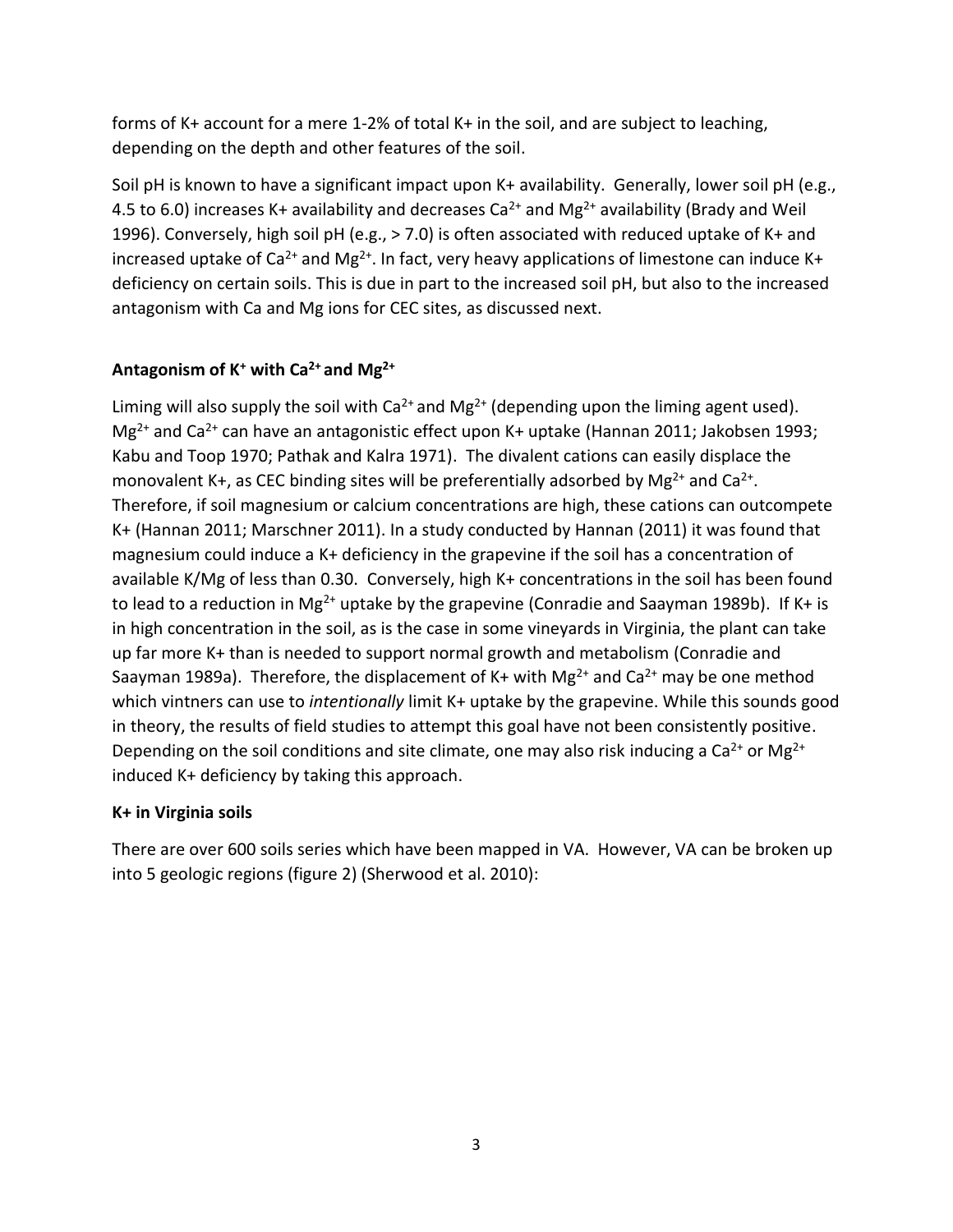

**Figure 2:** Virginia's five major geologic regions (from: [https://notnecessarilygeology.files.wordpress.com/2011/04/picture-81.png\)](https://notnecessarilygeology.files.wordpress.com/2011/04/picture-81.png)

Of these five regions, most of Virginia's 3,500+ acres of grapes are planted within the Piedmont, with most of the remainder planted within the Blue Ridge region. The chemical fertility of a soil will be site specific and we cannot make gross generalizations about all of the soils in the 5 geological provinces that will hold true for every site.

Much of the soil in the Piedmont was formed from igneous and metamorphic parent materials with a high base content. Also, much of the vermiculite (a 2:1 clay) in Virginia is found in the Piedmont province. It should be noted that soils which are dominated by montmorillonite are likely to have greater K+ availability than most soils, as the interlayer space is less tightly held together by hydrogen bonds, therefore montmorillonite is able to swell more with hydration than vermiculites, thereby allowing for rapid exchange of ions (Sparks 1987). Exchangeable K+ can increase over time in montmorillonite soils, even in the absence of K+ fertilization. The phenomenon gave rise to the expression "the potassium paradox" (Khan et al. 2014) which arguably casts a question on the value of soil tests for exchangeable K+ and as a basis for fertilizer K+ recommendations. This phenomenon occurs due to the release of fixed K+ from the interlayer spaces between the octahedral and tetrahedral sheets.

The Eastern slopes of the Blue Ridge geological region are also mostly derived from base cation rich crystalline rocks coming from igneous and metamorphosed material, some of which are rich in feldspars (Brann et al. 2009). As much of the soils in Virginia vineyards are derived from igneous and metamorphosed parent material, it is not surprising that vintners are finding their soils to have high K+ concentrations. The soils in VA which will have the highest concentrations of readily available K+ will be those which are derived from primary minerals such as feldspars and micas and those soils with shrink-swell 2:1 clays, especially montmorillonite (Sparks 1987). Soils comprised of kaolinite and other 1:1 clays will contain the lower concentrations of K+ (Brady and Weil 1996). However, kaolinitic clays are not as well buffered against K+ additions, so it is easier to over apply K+ fertilizer to vineyards in which these types of 1:1 clays dominate, as the vine can luxuriously consume K+. There are some kaolinite dominated soils in the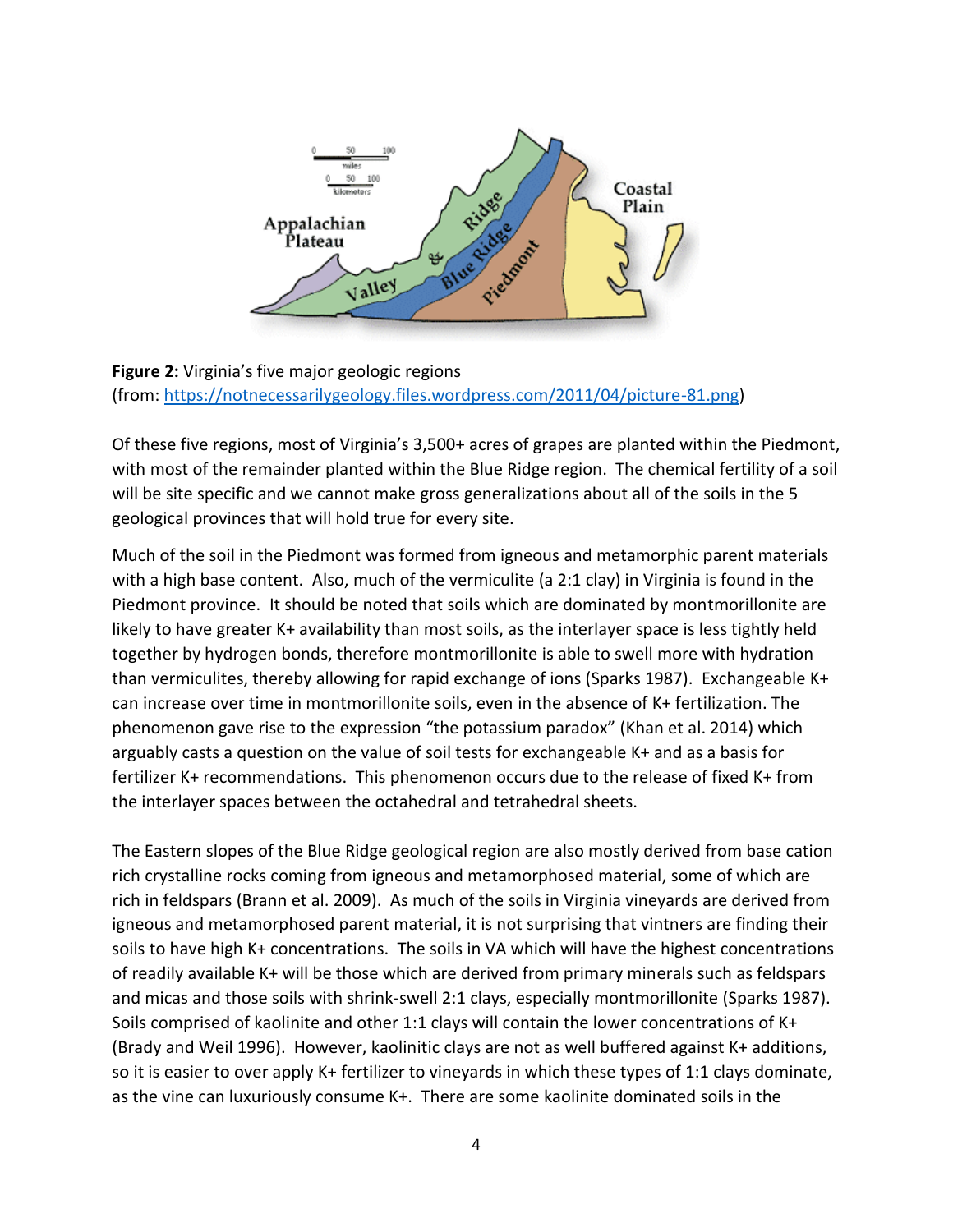Piedmont, due to the presence saprolite, which has weathered from the underlying bedrock. It is most likely that one will find the soils with the highest K+ concentrations in the soils of the Eastern slopes of the Blue Ridge, as these soils are less weathered than the Piedmont lowlands, due to their steep slopes, thin soil profiles, and propensity for surface run-off.

One might be able to ameliorate the issue of high soil K+ concentration through the application of antagonistic cations to the soil. Divalent cations such as  $Ca^{2+}$  and Mg<sup>2+</sup> are preferentially adsorbed to the soil particle, thereby displacing the monovalent K+, suppressing its exchange (Mitra and Prakash 1957). Interlayer K+ can be displaced by the addition of sodium, however this will also collapse the clay structure and can lead to an increase in soil bulk density (Scott and Smith 2013). Interlayer K+ can also be displaced by the addition of NH4<sup>+</sup>, as the hydrated radii is similar to that of K+ (Acquaye and MacLean 1966; Bartlett and Simpson 1967; Mitra and Prakash 1957). However, the addition of an ammonium fertilizer will cause soil acidification. It's possible that the addition of an ammonium based fertilizer, coupled with a liming will not only displace the fixed K+ in between the clay interlayers with NH4<sup>+</sup>, but will also displace the readily exchangeable K+ on the surface exchange sites of the colloid with  $Ca^{2+}$  or Mg<sup>2+</sup> (depending upon the material used). This will then lead to higher soil solution K+ which can then be easily leached from the soil profile.

#### **K+ uptake and translocation**

More than 90% of the K+ in soil reaches the root via diffusion (Chatterjee and ani Ghosh 2014; Oliveira et al. 2004). Therefore, anything which can affect diffusion such as root surface area, soil moisture and soil temperature play a large role in the availability of K+ to the plant. If soil moisture is low, K+ will not readily diffuse to the root (Kuchenbuch et al. 1986; Zeng and Brown 2000). Not surprisingly, greater root surface area correlates highly positively with greater K+ uptake, as the vine can simply exploit more of the soil (Brouder and Cassman 1990; Kodur et al. 2009). As soil temperature increases, this can increase the rate of diffusion of K+ in the soil. A study conducted in Bozeman silt loam found that increasing the soil temperature from  $5 - 30^{\circ}C$ increased the rate of K+ diffusion by about 1.6 times (Figure 3) (Schaff and Skogley 1982).

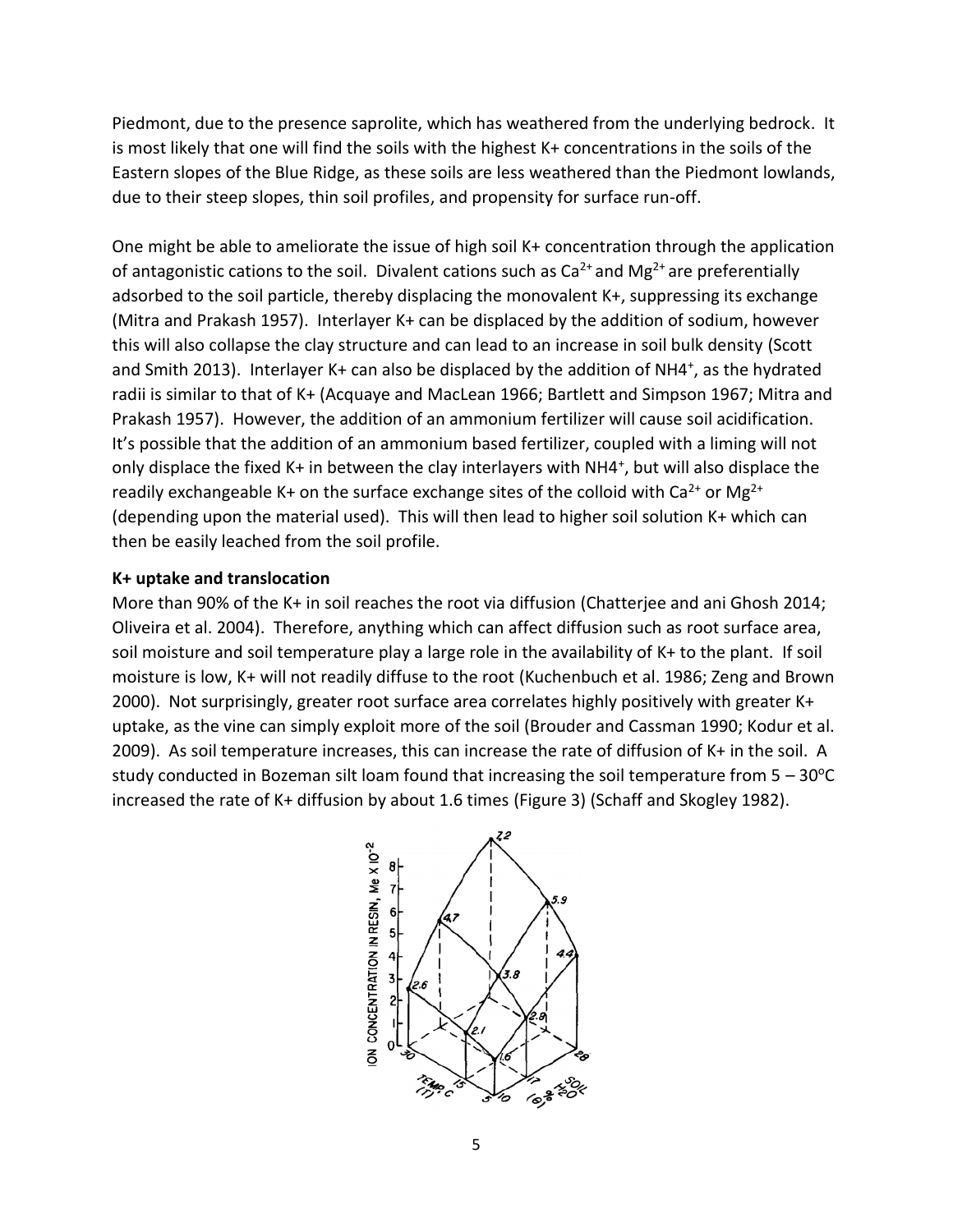**Figure 3.** Potassium diffusion as affected by soil temperature and moisture (From Schaff and Skogley, 1982).

As K+ is a highly mobile nutrient within the plant, there are many membrane proteins which facilitate its movement throughout the plant. There are two main K+ transport systems in the grapevine (Figure 4). High affinity proteins are active when the external (soil solution) supply of K+ is low. These high affinity proteins symport protons (H+) along with K+ (Maathuis and Sanders 1994). The other K+ transport mechanism includes low affinity proteins which create voltage gated channels (i.e. K+ moves down the electrochemical gradient) (Maathuis and Sanders 1996).



**Figure 4.** High affinity and low affinity K+ membrane proteins. Low affinity uptake is through the inward rectifying channels (IRC). Both forces are regulated by the activity of the H+/ATPase pump.

Once in the plant, K+ is highly mobile and can move easily throughout the xylem and phloem. K+ is not metabolized and has the highest concentration of any cation in the cytosol, the aqueous fluid of the cytoplasm (Marschner 2011). Perhaps the most critical role of K+ in the cell is to counterbalance the charge of soluble organic acid anions (such as malate and tartrate), other anionic species and the movement of protons (H+), thereby maintaining cytosolic pH between 7 to 8 (Marschner 2011). K+ also plays a role in cellular expansion, enzyme activation, osmoregulation and photosynthesis (Keller 2010; Marschner 2011). As K+ is associated with cellular expansion, it is in high demand during periods of rapid growth. The vine mostly depends upon its internal K+ reserves from budbreak until flowering, at which point soil uptake proceeds until just a few weeks prior to leaf senescence (Pradubsuk and Davenport 2010). In a study on Concord, it was found that the vine uptake of K+ was approximately 6 times greater from bloom to veraison than from budbreak to bloom (Pradubsuk and Davenport 2010) (Figure 5).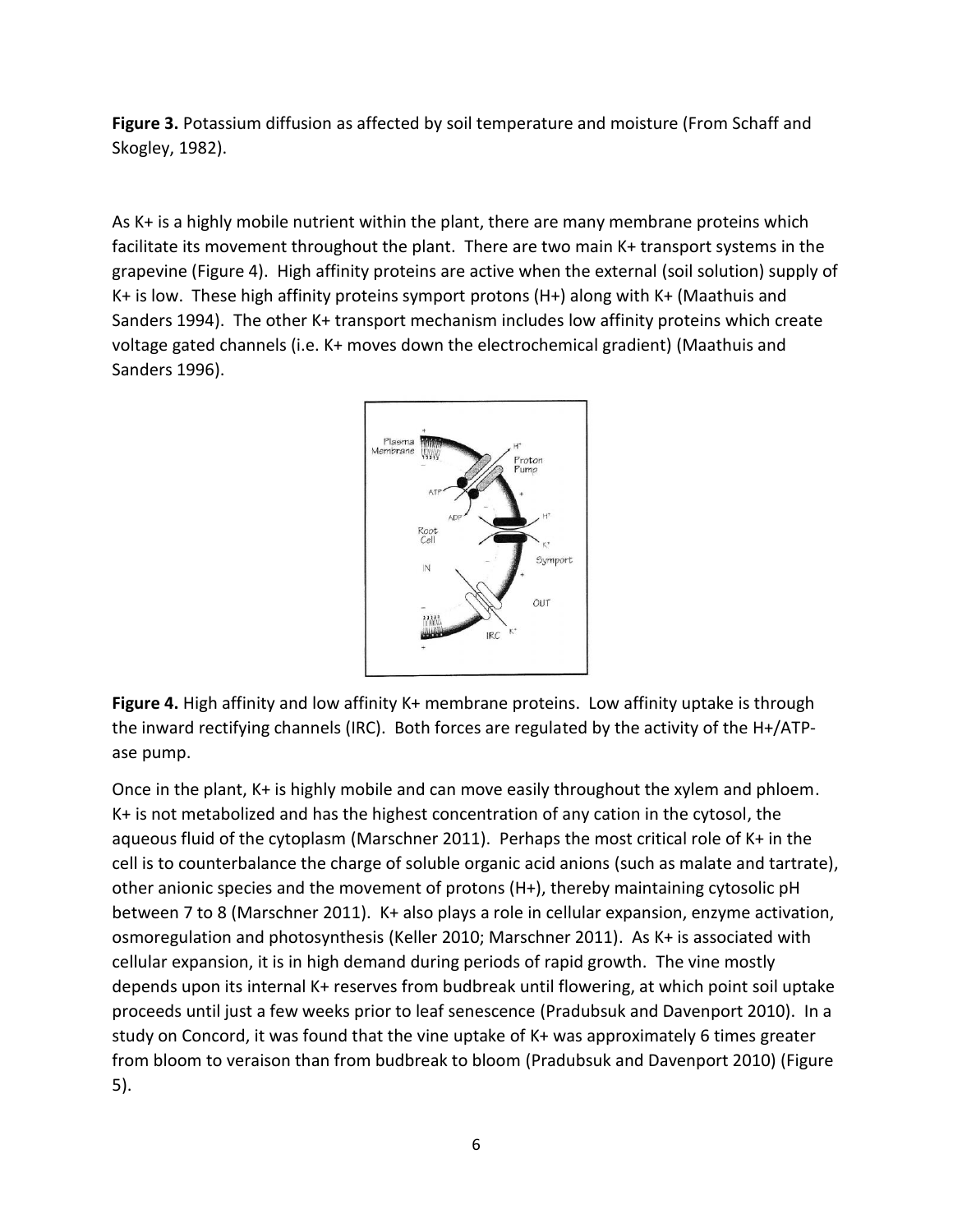

**Figure 5.** Seasonal dynamics of potassium in the grapevine. Arrows indicate phenological times such as dormancy (DM), budbreak (BB), 3-4 leaf stage (34), bloom (BL), veraison (VR), harvest (HV) and postharvest (PH) (From: Pradubsuk and Davenport, 2010).

#### **K+ in the berry, juice and wine**

**Berry K+:** Pulp and skin have been found to be the greatest sinks for K+ in the grape berry (Rogiers et al. 2015). This is likely due to the role that K+ plays in cellular expansion. In general, the highest proportion of K+ is located in the skins, but this can be dependent upon grape variety, as Walker et al. (1998) found that Muscat grafted upon Ramsey contained 60% of its K+ in the pulp (Iland and Coombe 1988; Walker et al. 1998). In a study which evaluated the mineral sinks in ripening berries, Rogiers et al. (2006) found that although K+ accumulation in the berry was positively related to berry fresh weight, K+ continues to accumulate in the berry after veraison. This is likely due to the role K+ plays in the loading of sucrose into phloem sap, as phloem is the vascular tissue by which most K+ enters the grape berry. Influx of solutes into the berry via the xylem is unlikely to be important due to the low rate of transpiration of a berry relative to other plant tissues (i.e. leaves) (Blanke and Leyhe 1987; Palliotti and Cartechini 2001). Recent research has found that phloem water influx may even be so great that it can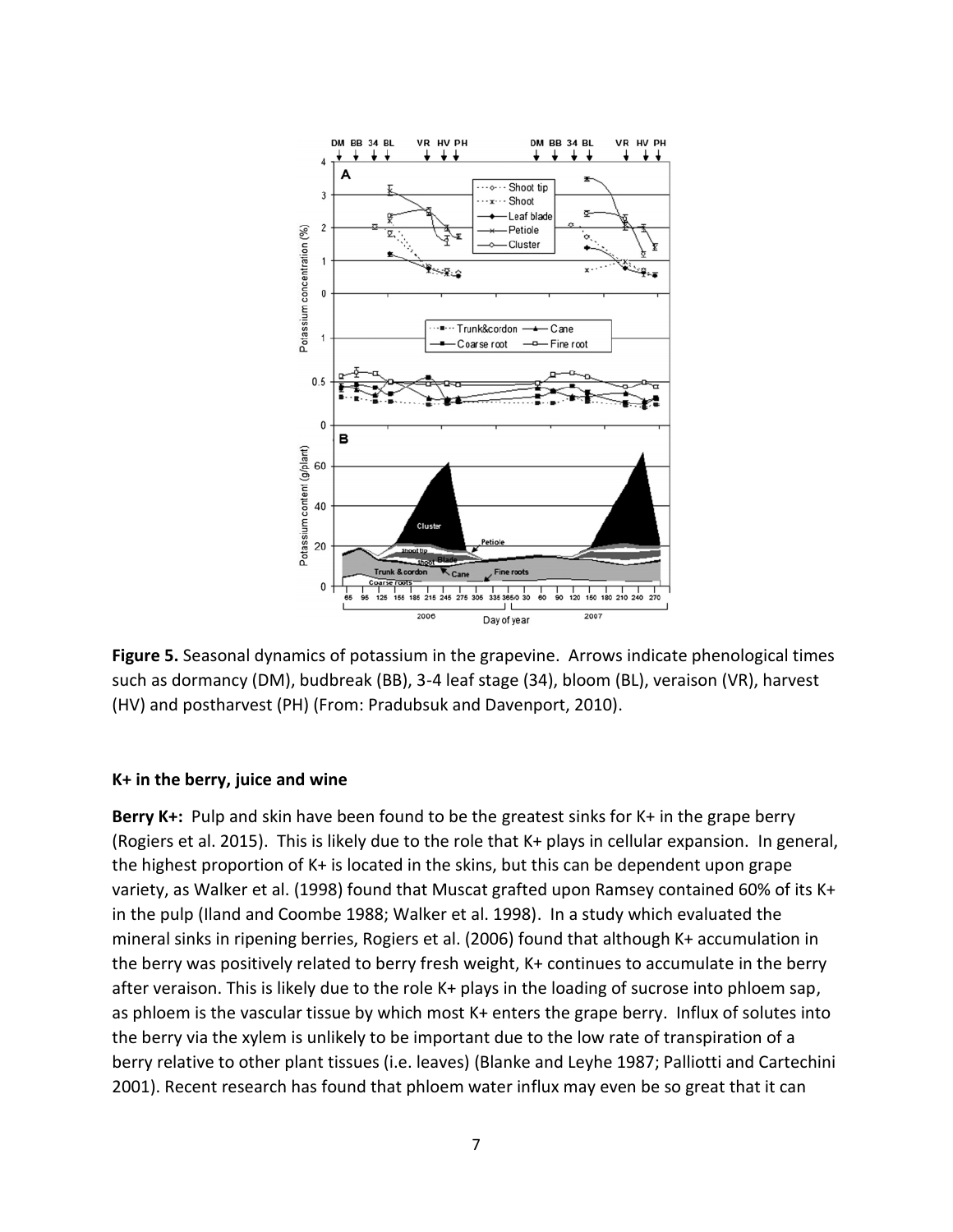exceed berry water needs and can use the berry xylem for outflow (Keller et al. 2015; Tilbrook and Tyerman 2009).

K+ plays a major role in osmoregulation within the plant, it has been theorized that K+ may establish an osmotic potential gradient between the leaves and the fruit (Rogiers et al. 2006). At about 80 days after flowering, Rogiers et al. (2006) found that K+ accumulation in the berry declined. This decline in K+ accumulation was associated with a decline in sugar accumulation, which the authors suggested was due to a decrease in flow of phloem sap to the berry (McCarthy and Coombe 1999). In an earlier study conducted by Rogiers et al. (2000) it was found that K+ concentrations in Shiraz berries increased even after phloem sap flow is thought to slow and K+ concentration increased steadily until harvest (Rogiers et al. 2000). This is either because phloem-berry connectivity is not completely severed or K+ is able to translocate through non-vascular connections, such as plasmodesmata.

Pradubsuk and Davenport (2010) found that the clusters of Concord grapes were the most important sinks for K+ and that they accounted for 40-60% of the total K+ concentration in the vine at harvest (Figure 5). These researchers found that K+ mobilizes rapidly into the grape from fruit set until veraison, at which point it is remobilized to the woody tissues.

Many researchers have reported a significant positive correlation between juice/wine pH and potassium concentration (Boulton 1980a; Hale 1977; Hepner and Bravdo 1985; Iland and Coombe 1988; Morris and Cawthon 1982; Schmidt et al. 2011; Walker and Blackmore 2012). Schmidt et al. (2011) found a significant positive linear relationship (p<0.01) between juice pH and K+ concentration (Figure 6). High juice K+ concentrations do not, however, *always* result in high juice pH. In a study evaluating the relationship between K+ and pH, Boulton (1980) found that a juice may have a pH less than 3.25, yet the potassium concentration of the juice may be quite high (Boulton 1980a). This can occur due to K+ exchange with protons from organic acids.



**Figure 6.** Correlation between Chardonnay juice potassium concentration and pH (From: Schmidt et al. 2011)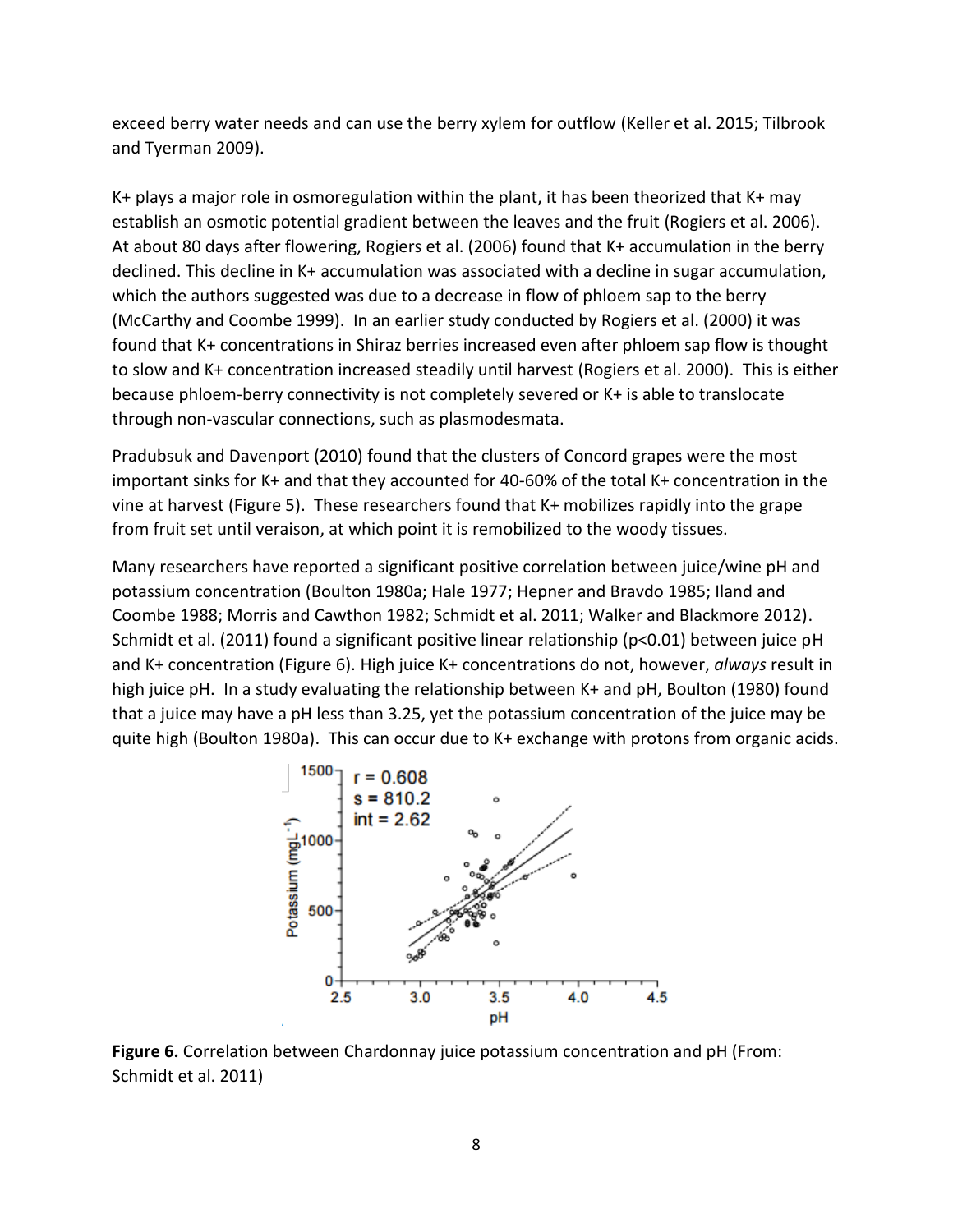Potassium plays a major role in pH regulation of the cell. As H+ protons are loaded into the cell's cytoplasm, pH would decrease, thereby acidifying the cell and hindering normal function. To account for this, cell membranes have several types of cation pumps that help regulate the electrochemical proton gradient that drives the transport of organic acids, sugars, and inorganic ions into the vacuole of the cell. One such pump or membrane transport protein is known by the acronym NHX (Gout et al. 1992; Rodríguez-Rosales et al. 2009). This transporter can exchange K+ (and Na+) for H+ in the vacuole, thereby maintaining not only electrochemical charge balance, but pH (Hanana et al. 2007; Rodríguez-Rosales et al. 2009). Organic acids (i.e. malic and tartaric acid) and sugar are stored primarily in the vacuoles of the mesocarp cells (Lund and Bohlmann 2006). The pH of the vacuole is more acidic than that of the cytosol, normally ranging between 2.2 - 3.5. Tartaric acid has a Pka<sub>1</sub> of 2.89 and malic acid had a Pka<sub>1</sub> of 3.4. Therefore, at vacuolar pH, most tartaric acid is in the deprotonated bitartrate form  $(C_4H_6O_6\rightarrow H+_{(aq)+}C_4H_5O_6-_{(aq)})$ . K+ can satisfy the negative charge of bitartrate to form the sensorially inactive K+ salt, potassium bitartrate. At vacuolar pH, this will result in the liberation of an H+ proton and a lowering of the pH. Protons (H+) can diffuse across the tonoplast (vacuole membrane) into the cytoplasm. The NHX antiporter can compensate for this by importing more K+ cations into the vacuole. Therefore, K+ does not directly influence pH, but rather, by forming K+ salts with tartaric acid, K+ can raise juice/wine pH.

**Juice and wine K+:** Not only does K+ play a role in pH, but it can also influence titratable acidity and modify the tartaric acid:malic acid ratio, through the formation of potassium salts with the anionic organic acid, tartrate (Philip and Kuykendall 1973). As K+ concentrations increase in the grape, so does the formation of potassium bitartaric acid, leading to the subsequent decrease in free tartaric acid. Further, high K+ concentration in the fruit can inhibit the degradation of malic acid (Hale 1977; Lobit et al. 2006). Tartaric acid is associated with the pleasant "crisp" acidity that is desired in high quality wines, whereas malic acid is associated with "sourness" (Amerine et al. 1965). Therefore, as higher K+ concentrations in the berry can result in less free tartaric acid and a greater retention of malic acid, this will shift the tartaric:malic acid ratio towards malic acid, thereby creating an unpleasantly sour acid profile in the resulting wine.

Titratable acidity and pH are mostly adjusted for through the addition of tartaric acid in the juice prior to fermentation. Upon addition to juice, protons dissociate from tartaric acid, thereby lowering the pH of the juice. However, it's effect upon titratable acidity may be mitigated by the K+ concentration in the juice, as the potassium salt may form, thereby resulting in crystallization and precipitation. Potassium bitartrate is far more soluble in an aqueous solution than an alcoholic one. Therefore, as fermentation progresses, more potassium bitartrate is likely to precipitate out of solution, thereby lowering the titratable acidity of the wine. It is for this reason that high K+ concentrations in the juice leads to difficulty juice acidification.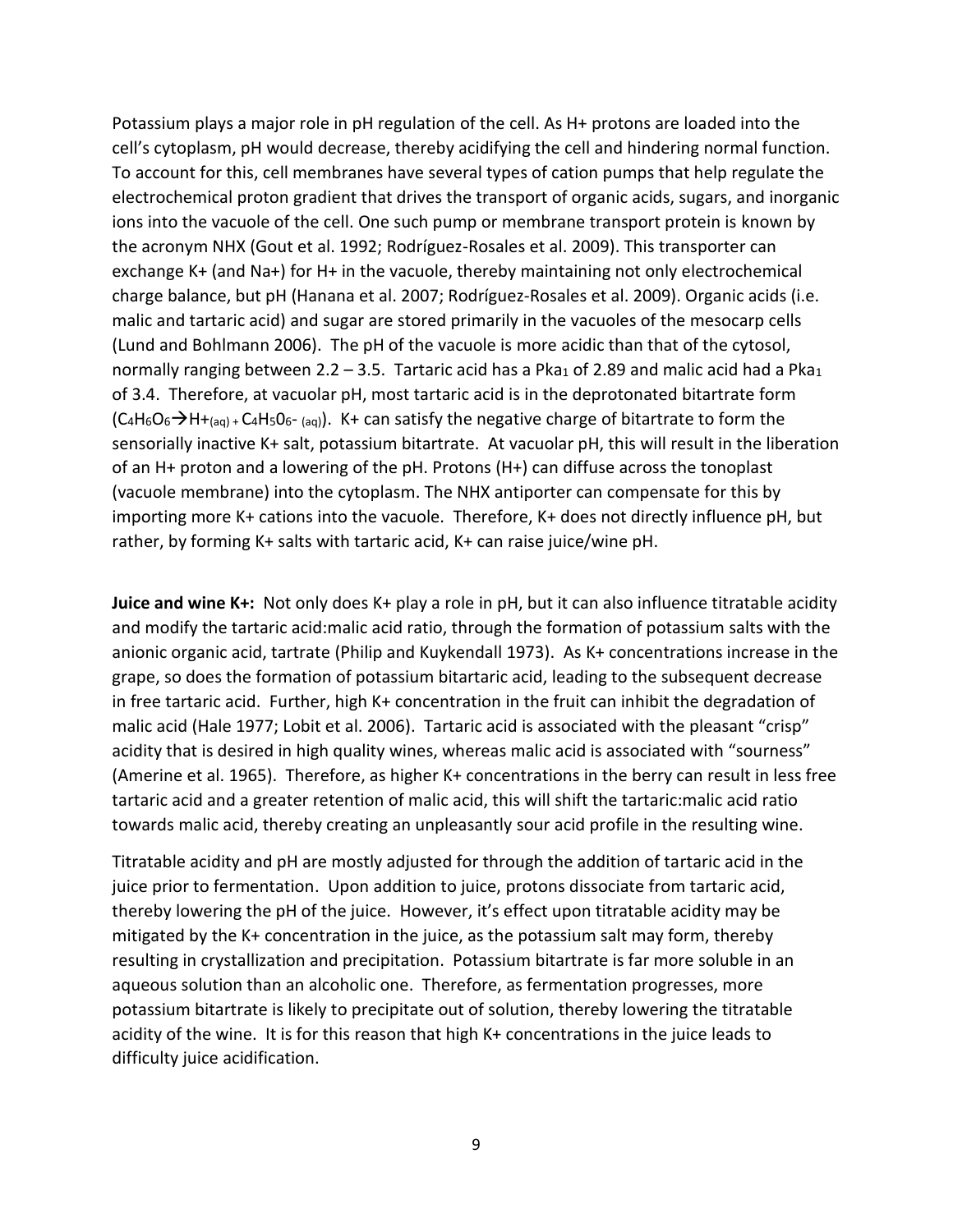The effect of K+ upon wine pH has significant implications for wine microbial stability and quality. Anthocyanins, the principal pigments found in red grapes and wine, are in a dynamic pH dependent equilibrium between 5 forms. The red pigment, the flavylium cation, accounts for less than 30% of the anthocyanin species above pH 3.0 and declines as pH increases (Keller 2010). Not only will higher pH result in less red color, but the color that does exist will be less stable. Sims and Morris (1985) found that wines made from higher pH juices resulted in wines which browned over time. Anthocyanin-tannin polymerization, which stabilizes color, is hampered by increasing pH (Sims and Morris 1985). The browning of wine at higher pH is due to the oxidation by superoxide radicals of phenols which then form quinones that can undergo further transformations to form brown pigments (Li et al. 2008).

#### **Role of K+ in fermentation**

Potassium is an essential mineral nutrient for a successful fermentation. In yeast, just as in plants, potassium exchanges for H<sup>+</sup> in the cytosol in order to modify cytosolic pH (Martínez-Muñoz and Kane 2008). Potassium nutrition is also known to stimulate fermentative rates, by enhancing glucose metabolism by yeast (Rothstein and Demis 1953; Schmidt et al. 2011). There seems to be a relationship between glucose metabolism, pH and K+ during fermentation. Kudo et al. (1998) found that K+ should be at a concentration of 25:1 relative to H+ in order for a fermentation to successfully complete. If the K+:H+ ratio was below 25:1, it was found that fermentation would arrest soon after inoculation (Kudo et al. 1998). Arrested fermentation as caused by K+ deficiency seems to be more of an issue in musts with a pH less than 3.5 (Kudo et al. 1998; Schmidt et al. 2011). If K+ nutrition is limiting in the grape must, it must be ameliorated in the juice prior to inoculation, as yeast viability will be negatively affected and may not recover if K+ concentrations are ameliorated once fermentation has started (Kudo et al. 1998). Potassium amelioration of must is generally unnecessary though, as there are yeast strains available which can withstand a low pH/low K+ fermentative environment (Schmidt et al. 2011).

#### **Rootstock effects upon K+ uptake and translocation**

Rootstock choice has been found to have a significant impact upon the uptake and translocation of K+. As K+ reaches the root through diffusion, it might be assumed that those rootstocks known to confer high vigor might also prove efficient at K+ uptake and translocation due to their extensive root systems. However, the relationship between rootstock and K+ may not be that simple.

Rootstocks with *V. berlandieri* parentage do not take up and/or translocate K+ as readily as those stocks coming from a *V. champinii* parentage (Ruhl 1989, 1991; Wolpert et al. 2005). However, there is even significant differences between cultivars of rootstocks coming from the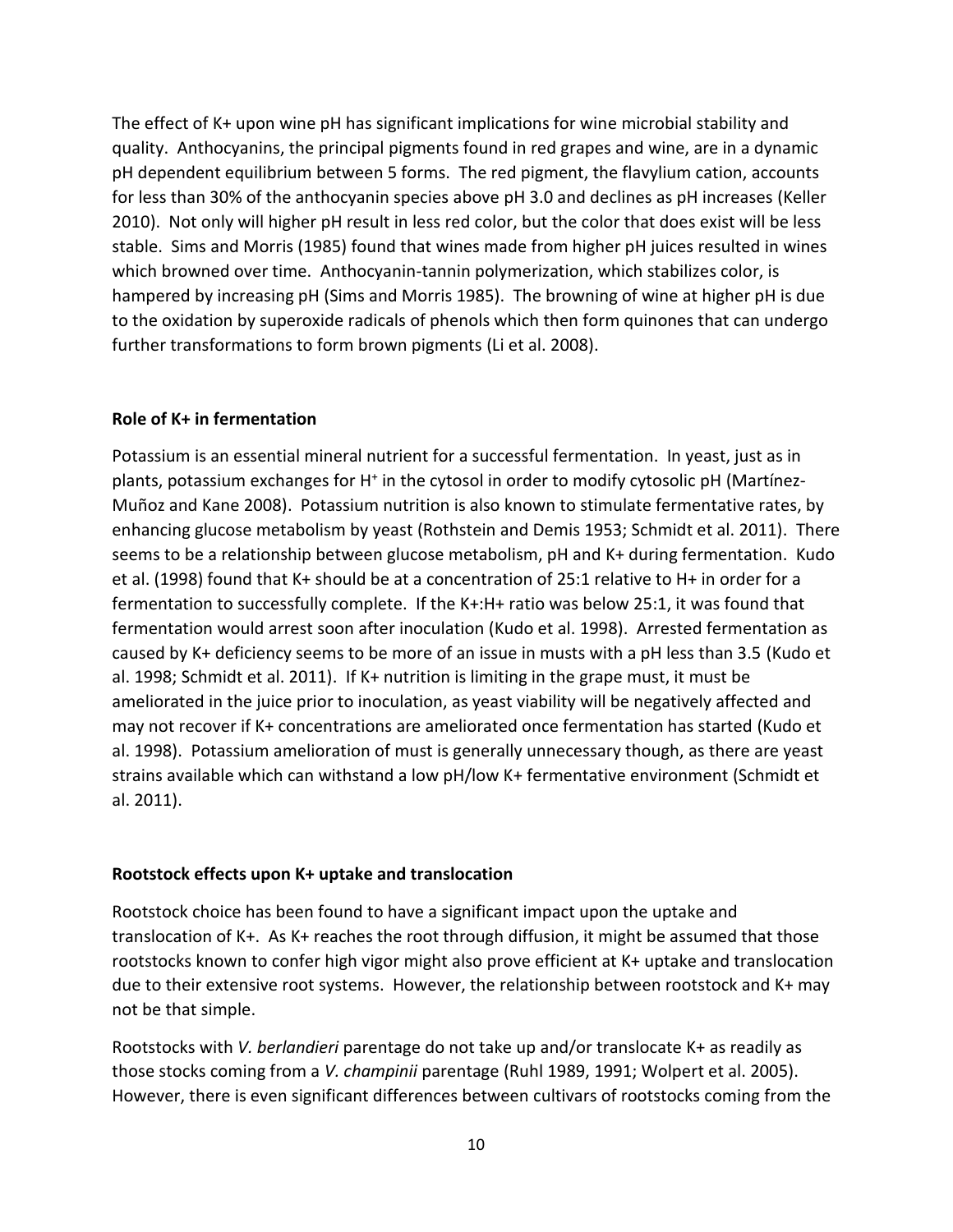same *Vitis* parentage. In a study conducted upon 6 common rootstocks, it was found that 1103 Paulsen (*V. berlandieri* X *V. rupestris*) had a significantly higher uptake of K+ than 110 Richter (*V. berlandieri* X *V. rupestris*) (p<0.05). In the same study, it was found that the translocation efficiency of K+ within 1103 P was significantly greater than that of 140 Ruggeri (*V. berlandieri* X *V. rupestris*)(Kodur et al. 2009). Interestingly, 140Ru is known to confer high vigor to the scion, however it is less efficient at translocating K+ than 110 R or 1103 P (Bettiga 2003; Kodur et al. 2009). 420A (*V. berlandieri* X *V. riparia*) has been shown to confer low vigor to the scion and translocates significantly less K+ than many other rootstocks (Bettiga 2003; Ruhl 1989; Wolpert et al. 2005). As such, 420A may prove useful in Virginia vineyards, should the vineyard be planted on a site with excess K+ concentrations in the soil. In the literature, the most consistently restrictive rootstock with regard to K+ uptake, is 140Ru, however this roostock may not be appropriate for Virginia conditions, as it is known to confer high vigor to the scion (Jones et al. 2009; Kodur 2015).

However, to further complicate matters, it has been found that the rootstock/scion combination also has a significant effect upon berry K+ accumulation. In a study which evaluated potassium accumulation in the berry among 5 varieties either own rooted or grafted to Ramsey, it was found that own rooted vines generally contained lesser K+ in their berries than the grafted vines. The researchers also found that the fruit coming from the Muscat grafted upon Ramsey contained significantly less K+ per berry than Shiraz grafted upon the same rootstock (p=0.05) (Walker et al. 1998).

Ruhl (1989) found that rootstock not only affected the K+ uptake and translocation in the vine, but that petiole K+ was highly positively correlated with grape juice pH (figure 7).



**Figure 7.** Relationship between petiole K+ concentration and grape juice pH of Chardonnay ( $\blacktriangle$ ) and Ruby Cabernet (<sup>1</sup>) (From: Ruhl, 1989)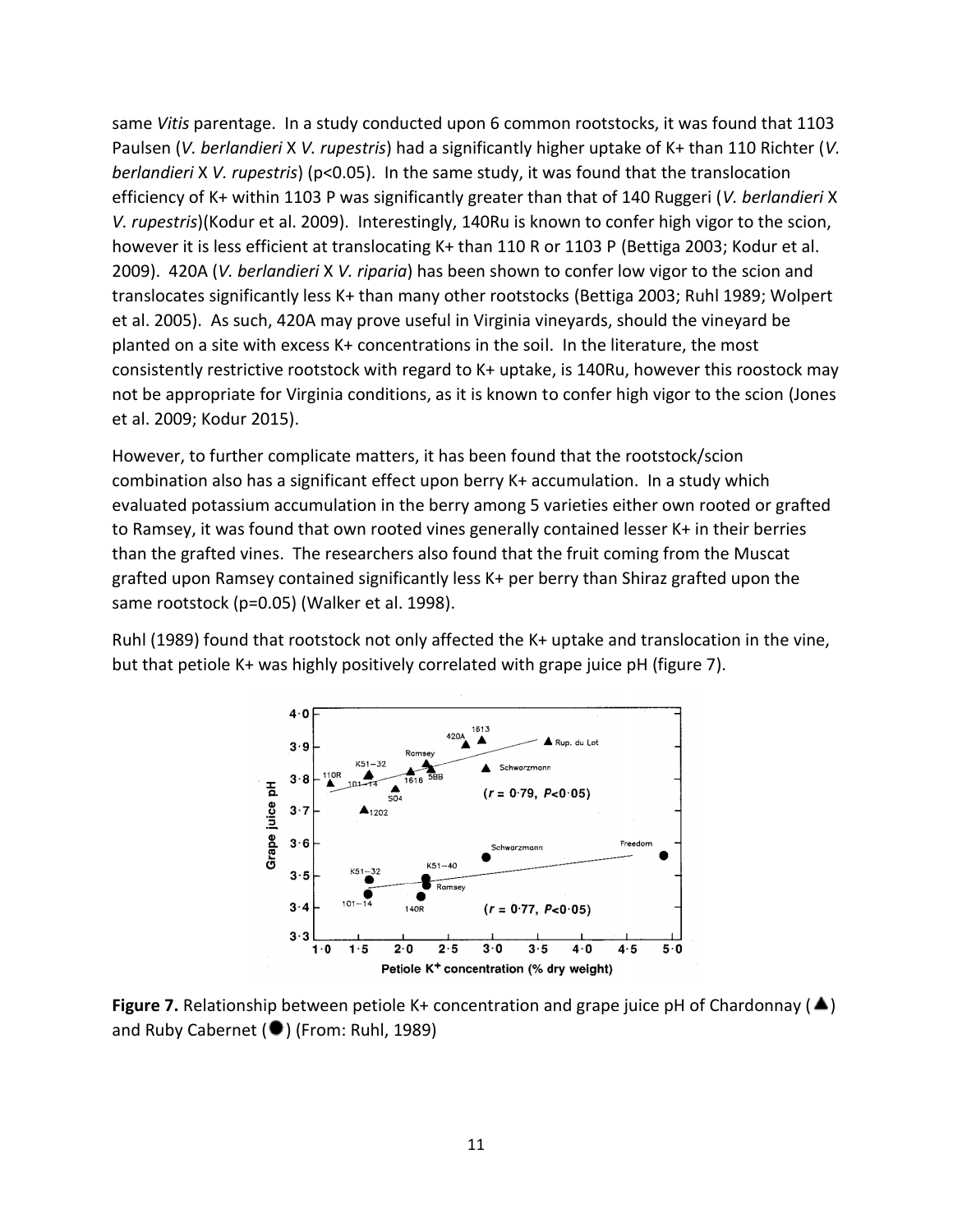Choice of rootstock to limit K+ translocation might partially improve wine pH in vineyards with high soil K+ concentrations.

## **K+ and irrigation**

Studies evaluating the effect of irrigation upon K+ uptake have found that irrigation increases K+ uptake by the vine, thereby increasing berry, must and wine K+ concentrations (Freeman and Kliewer 1983; Hepner and Bravdo 1985; Klein et al. 2000). This is not due to an increase in transpiration, as transpirational rate was not found to be correlated to uptake and translocation of K+ in the grapevine (Kodur et al. 2009). As soil water increases, this facilitates the dissolution of K+ into soil solution, thereby increasing K+ supply to the roots, which can in turn lead to higher K+ uptake. Increased soil water content can also increase vine growth, which in turn can lead to greater demand, uptake and translocation of K+ by the grapevine (Kodur et al. 2009; Matthews et al. 1987). The increased growth associated with higher water status can also increase canopy density, this increase in canopy density will result in leaf shading, which in turn can result in greater K+ accumulation in the fruit (Dokoozlian and Kliewer 1995; dos Santos et al. 2007; Morrison and Noble 1990; Rojas-Lara and Morrison 1989; Smart et al. 1985). The effect of irrigation upon vine and berry K+ uptake/accumulation has not been decoupled from the effect of the increase in vegetative growth.

Because irrigation is less commonly used in Virginia, it is unlikely that the Virginia vintner would be able to utilize a deficit irrigation scheme to limit K+ uptake by the vine. However, root restriction through the use of permeable rootbags may limit root exploration, restricting the root system's access to water and the amount of K+ able to diffuse to the root in soil. Root restriction has been found to limit K+ uptake/accumulation in tomato (Bar-Tal and Pressman 1996).

Initial experimental results (from Hill et al. 2015 [unpublished]) indicate that grapevine root restriction through the use of porous rootbags can significantly lower concentrations of berry  $K+$  (Table 1).

| Treatment            | Berry K+ concentration (mg/L)* |
|----------------------|--------------------------------|
| Rootbag              | 701.3 b                        |
| Non-Root manipulated | 930.3 a                        |

**\***Significant difference between treatments (P<0.001) as determined by Student's T test. Means followed by different letters are significantly different.

Results from the same study indicate that cover cropping had no significant effect upon K+ concentration in the berry (unpublished data).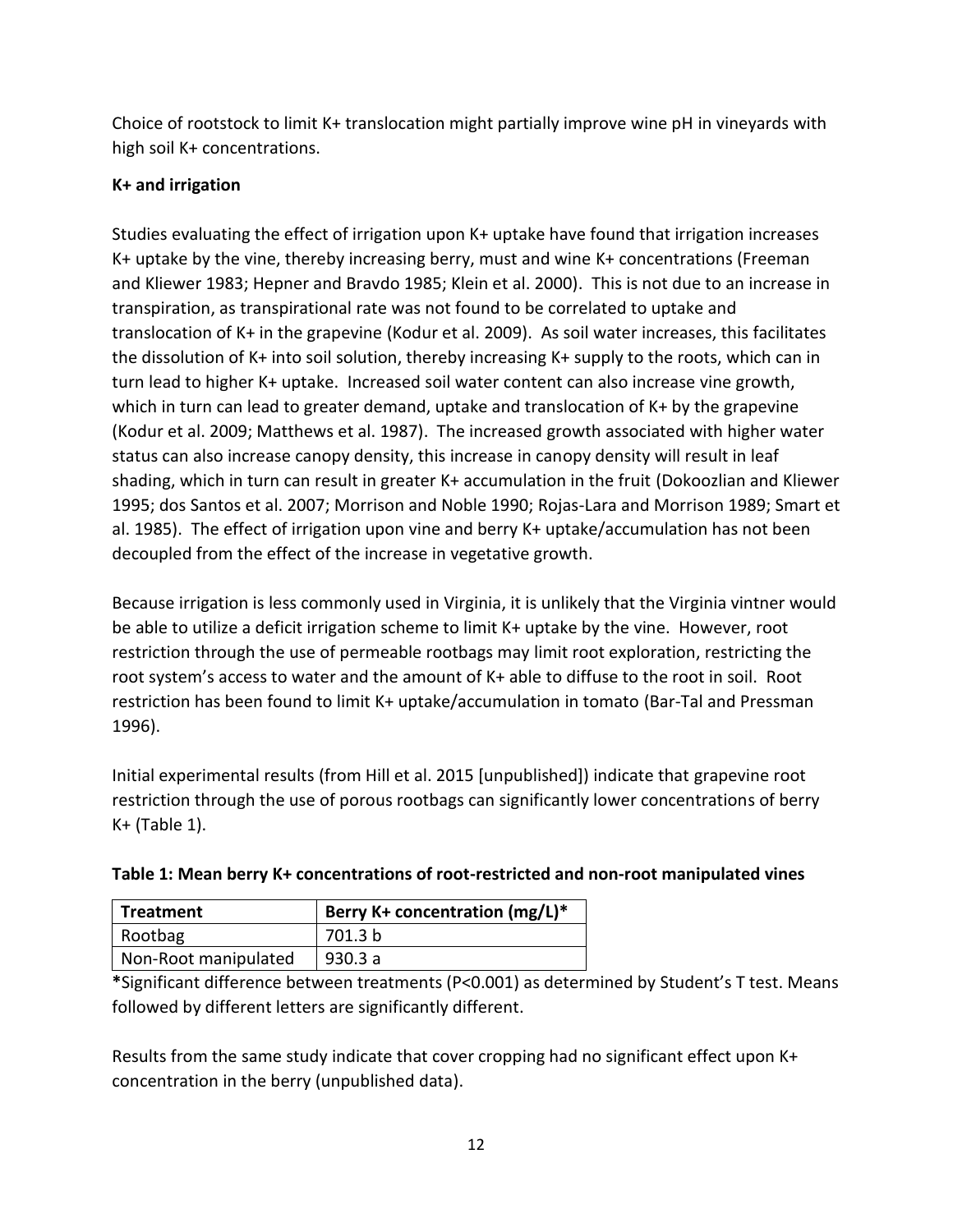### **Impact of canopy management upon K+**

Fruit zone light environment has also been shown to be highly correlated with K+ accumulation in the berry, with fruit shading promoting the accumulation of K+ and subsequent increase in pH (Dokoozlian and Kliewer 1995; Jogaiah et al. 2013; Kliewer and Bledsoe 1986; Morrison and Noble 1990; Rojas-Lara and Morrison 1989). Several studies have found that fruit which is shaded by leaves accumulate significantly fewer soluble solids than fruit which is exposed to more light (Jogaiah et al. 2013; Morrison and Noble 1990; Rojas-Lara and Morrison 1989). Through shading cloth experiments, it was found that K+ accumulation as a result of shading was due to shading of the foliage, rather than the fruit itself (Morrison and Noble 1990). Mpelasoka et al. (2003) suggest that  $K^+$  may be transported to grape berries under shaded conditions in order to compensate for the lack of sugar accumulation, which in turn effects the osmotic potential. By importing more K+ to the berry, the vine is able to maintain cellular turgor and avoid a reduction in berry growth (Mpelasoka et al. 2003). Therefore, any activity which can affect the grapevine canopy light environment (specifically leaf layer number) can influence the K+ concentration in the grape berry (i.e. shoot positioning, leaf removal, trellis type, hedging, pruning, cover cropping, plant material selection).

### **Conclusions**

One of the major challenges faced by Eastern wine growers is that of elevated juice pH at harvest. This is likely not only a function of heat during ripening which is associated with the metabolization of malic acid through respiration, but also high potassium concentrations in fruit. High juice/wine K+ can lead to:

- 1. Formation of K+ acid salts
- 2. Less solubility of tartaric acid additions
- 3. Higher juice/wine pH
- 4. Reduced microbial stability of wines
- 5. Less oxidative buffering
- 6. Less color intensity and stability
- 7. Lower tartaric:malic acid ratio (increased perception of sourness)

To limit K+ accumulation in the grape one might proceed as follows:

- 1. Lime the soil with calcitic and/or dolomitic lime if pH is less than 6.8
- 2. Use rootstocks with *V. berlandieri* parentage
- 3. Employ root restriction at planting by using porous rootbags (experimental only)
- 4. Avoid premature leaf senescence by avoiding shading through canopy management
- 5. Avoid K+ fertilizer applications unless absolutely necessary, and they only with foliar K fertilizer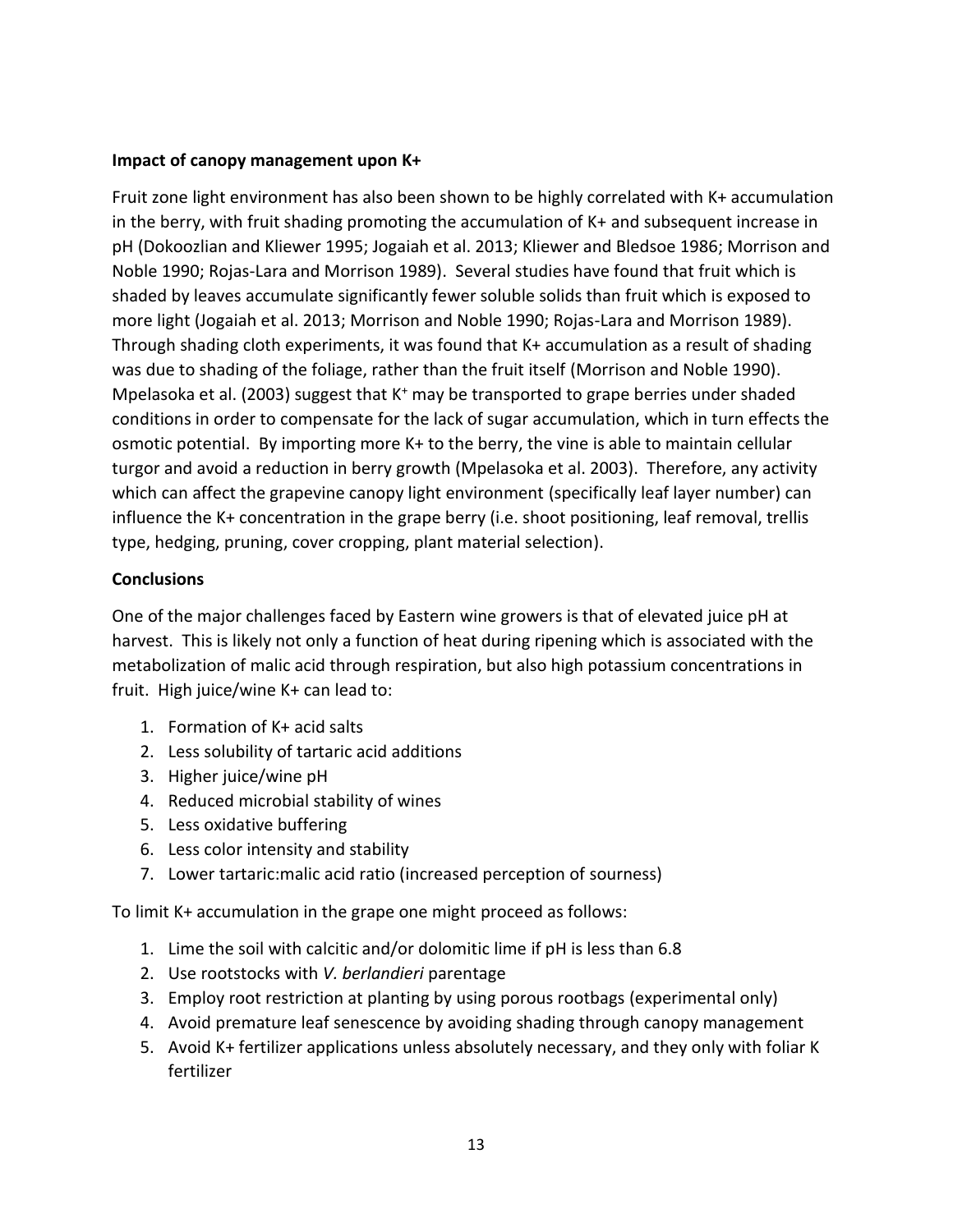6. Avoid *unnecessary* irrigation of vines, recognizing that irrigation might be needed under drought conditions or with young vines (small root systems)

Obviously, K+ performs many critical biological functions within the plant. Care must therefore be taken when attempting to manage K+ uptake, as a deficiency in K+ can be equally harmful to not only wine quality, but also vine function, including crop yield. As such, further research and optimization of management strategies relating to K+ should be undertaken in Virginia in order to provide the Virginia vintner with specific, proven and relevant management strategies.

#### **References**

- Acquaye, D., and A. MacLean. 1966. Influence of form and mode of nitrogen fertilizer application on the availability of soil and fertilizer potassium. Canadian Journal of Soil Science 46:23-28.
- Amerine, M., E. Roessler, and C. Ough. 1965. Acids and the acid taste. I. The effect of pH and titratable acidity. American Journal of Enology and Viticulture 16:29-37.
- Bar-Tal, A., and E. Pressman. 1996. Root restriction and potassium and calcium solution concentrations affect dry-matter production, cation uptake, and blossom-end rot in greenhouse tomato. Journal of the American Society for Horticultural Science 121:649-655.
- Bartlett, R., and T. Simpson. 1967. Interaction of ammonium and potassium in a potassium-fixing soil. Soil Science Society of America Journal 31:219-222.
- Bettiga, L.J. 2003. *Wine grape varieties in California*. UCANR Publications.
- Blanke, M.M., and A. Leyhe. 1987. Stomatal activity of the grape berry cv. Riesling, Müller-Thurgau and Ehrenfelser. Journal of plant physiology 127:451-460.
- Boulton, R. 1980a. The general relationship between potassium, sodium and pH in grape juice and wine. American Journal of Enology and Viticulture 31:182-186.
- ———. 1980b. A hypothesis for the presence, activity, and role of potassium/hydrogen, adenosine triphosphatases in grapevines. American Journal of Enology and Viticulture 31:283-287.
- Brady, N.C., and R.R. Weil. 1996. *The nature and properties of soils*. Prentice-Hall Inc.
- Brann, D.E., A. Abaye, P. Peterson, D.R. Chalmers, D.L. Whitt, G.F. Chappell, D.A. Herbert, S. McNeill, J. Baker, and S.J. Donohue. 2009. Agronomy handbook.
- Brouder, S., and K. Cassman. 1990. Root development of two cotton cultivars in relation to potassium uptake and plant growth in a vermiculitic soil. Field Crops Research 23:187-203.
- Chatterjee, S., and D. ani Ghosh. 2014. Effect of Different Factors on Diffusion Characteristics of Potassium in Alluvial Soils of Eastern Inclo Gangetic Plain. International Journal of Soil Science 9:75.
- Conradie, W., and D. Saayman. 1989a. Effects of long-term nitrogen, phosphorus, and potassium fertilization on Chenin blanc vines. I. Nutrient demand and vine performance. American journal of enology and viticulture 40:85-90.
- ———. 1989b. Effects of long-term nitrogen, phosphorus, and potassium fertilization on Chenin blanc vines. II. Leaf analyses and grape composition. American journal of enology and viticulture 40:91-98.
- Cuéllar, T., F. Azeem, M. Andrianteranagna, F. Pascaud, J.L. Verdeil, H. Sentenac, S. Zimmermann, and I. Gaillard. 2013. Potassium transport in developing fleshy fruits: the grapevine inward K+ channel VvK1. 2 is activated by CIPK–CBL complexes and induced in ripening berry flesh cells. The Plant Journal 73:1006-1018.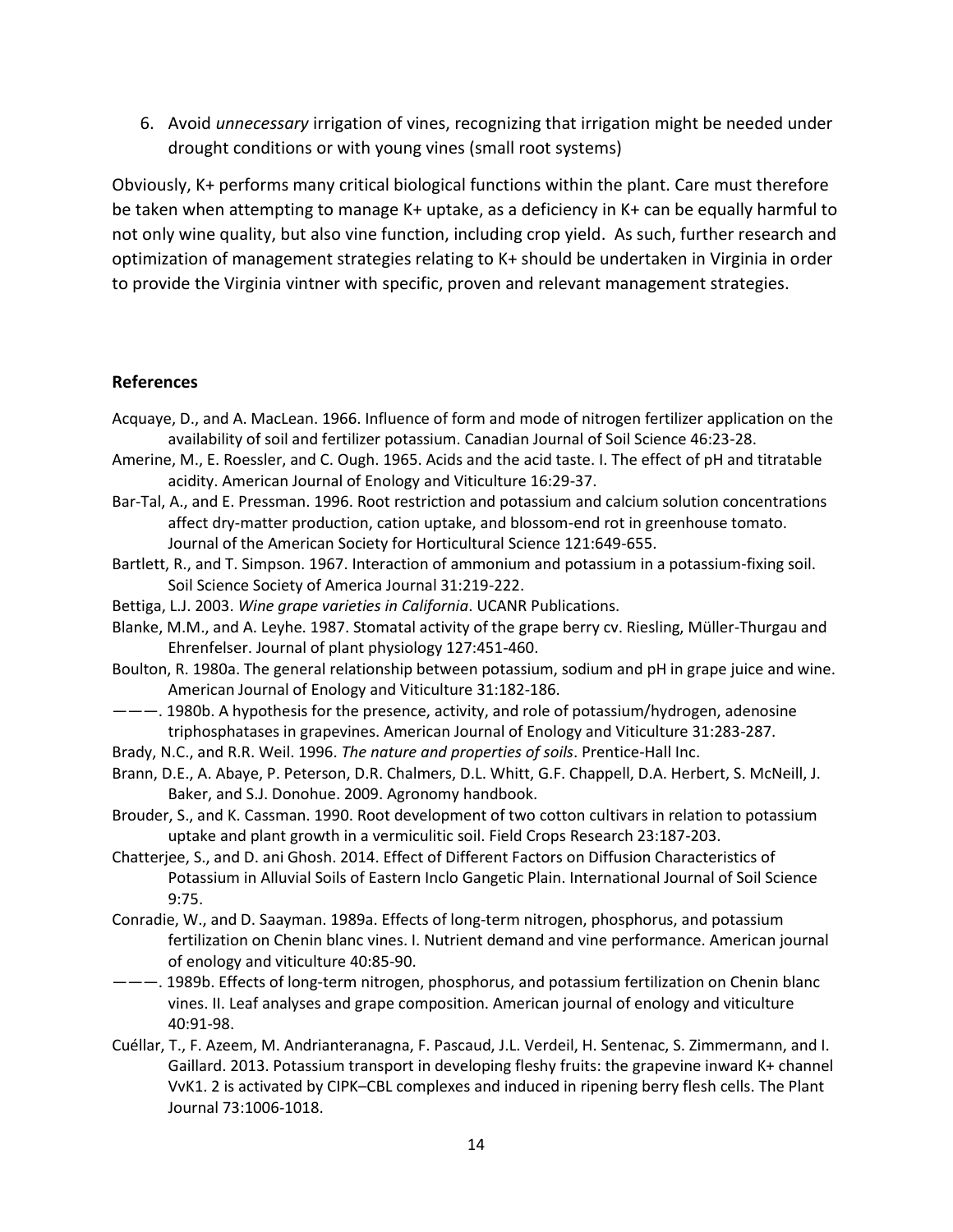- Davies, J.M., R.J. Poole, P.A. Rea, and D. Sanders. 1992. Potassium transport into plant vacuoles energized directly by a proton-pumping inorganic pyrophosphatase. Proceedings of the National Academy of Sciences 89:11701-11705.
- Dokoozlian, N., and W. Kliewer. 1995. The light environment within grapevine canopies. II. Influence of leaf area density on fruit zone light environment and some canopy assessment parameters. American Journal of Enology and Viticulture 46:219-226.
- dos Santos, T.P., C.M. Lopes, M.L. Rodrigues, C.R. de Souza, J.M. Ricardo-da-Silva, J.P. Maroco, J.S. Pereira, and M.M. Chaves. 2007. Effects of deficit irrigation strategies on cluster microclimate for improving fruit composition of Moscatel field-grown grapevines. Scientia Horticulturae 112:321-330.
- Freeman, B.M., and W.M. Kliewer. 1983. Effect of irrigation, crop level and potassium fertilization on Carignane vines. II. Grape and wine quality. American Journal of Enology and Viticulture 34:197- 207.
- Gout, E., R. Bligny, and R. Douce. 1992. Regulation of intracellular pH values in higher plant cells. Carbon-13 and phosphorus-31 nuclear magnetic resonance studies. Journal of Biological Chemistry 267:13903-13909.
- Hale, C. 1977. Relation between potassium and the malate and tartrate contents of grape berries. Vitis-Berichte ueber Rebenforschung mit Dokumentation der Weinbauforschung (Germany, FR).
- Hanana, M., O. Cagnac, T. Yamaguchi, S. Hamdi, A. Ghorbel, and E. Blumwald. 2007. A grape berry (Vitis vinifera L.) cation/proton antiporter is associated with berry ripening. Plant and cell physiology 48:804-811.
- Hannan, J.M. 2011. Potassium-magnesium antagonism in high magnesium vineyard soils. Masters thesis, Iowa State University.
- Hepner, Y., and B. Bravdo. 1985. Effect of crop level and drip irrigation scheduling on the potassium status of Cabernet Sauvignon and Carignane vines and its influence on must and wine composition and quality. American journal of enology and viticulture 36:140-147.
- Iland, P., and B. Coombe. 1988. Malate, tartrate, potassium, and sodium in flesh and skin of Shiraz grapes during ripening: concentration and compartmentation. American Journal of Enology and Viticulture 39:71-76.
- Jakobsen, S.T. 1993. Interaction between plant Nutrients: III. Antagonism between potassium, magnesium and calcium. Acta Agriculturae Scandinavica B-Plant Soil Sciences 43:1-5.
- Jogaiah, S., K.R. Striegler, E. Bergmeier, and J. Harris. 2013. Influence of Canopy Management Practices on Canopy Characteristics, Yield, and Fruit Composition of 'Norton'Grapes (Vitis aestivalis Michx). International Journal of Fruit Science 13:441-458.
- Jones, T., B.R. Cullis, P.R. Clingeleffer, and E. Rühl. 2009. Effects of novel hybrid and traditional rootstocks on vigour and yield components of Shiraz grapevines. Australian Journal of Grape and Wine Research 15:284-292.
- Kabu, K., and E. Toop. 1970. Influence of potassium-magnesium antagonism on tomato plant growth. Canadian Journal of Plant Science 50:711-715.
- Keller, M. 2010. *The science of grapevines: anatomy and physiology*. Academic Press/Elsevier, Amsterdam; Boston.
- Keller, M., Y. Zhang, P.M. Shrestha, M. Biondi, and B.R. Bondada. 2015. Sugar demand of ripening grape berries leads to recycling of surplus phloem water via the xylem. Plant, cell & environment 38:1048-1059.
- Khan, S., R. Mulvaney, and T. Ellsworth. 2014. The potassium paradox: Implications for soil fertility, crop production and human health. Renewable Agriculture and Food Systems 29:3-27.
- Klein, I., M. Strime, L. Fanberstein, and Y. Mani. 2000. Irrigation and fertigation effects on phosphorus and potassium nutrition of wine grapes. VITIS-GEILWEILERHOF- 39:55-62.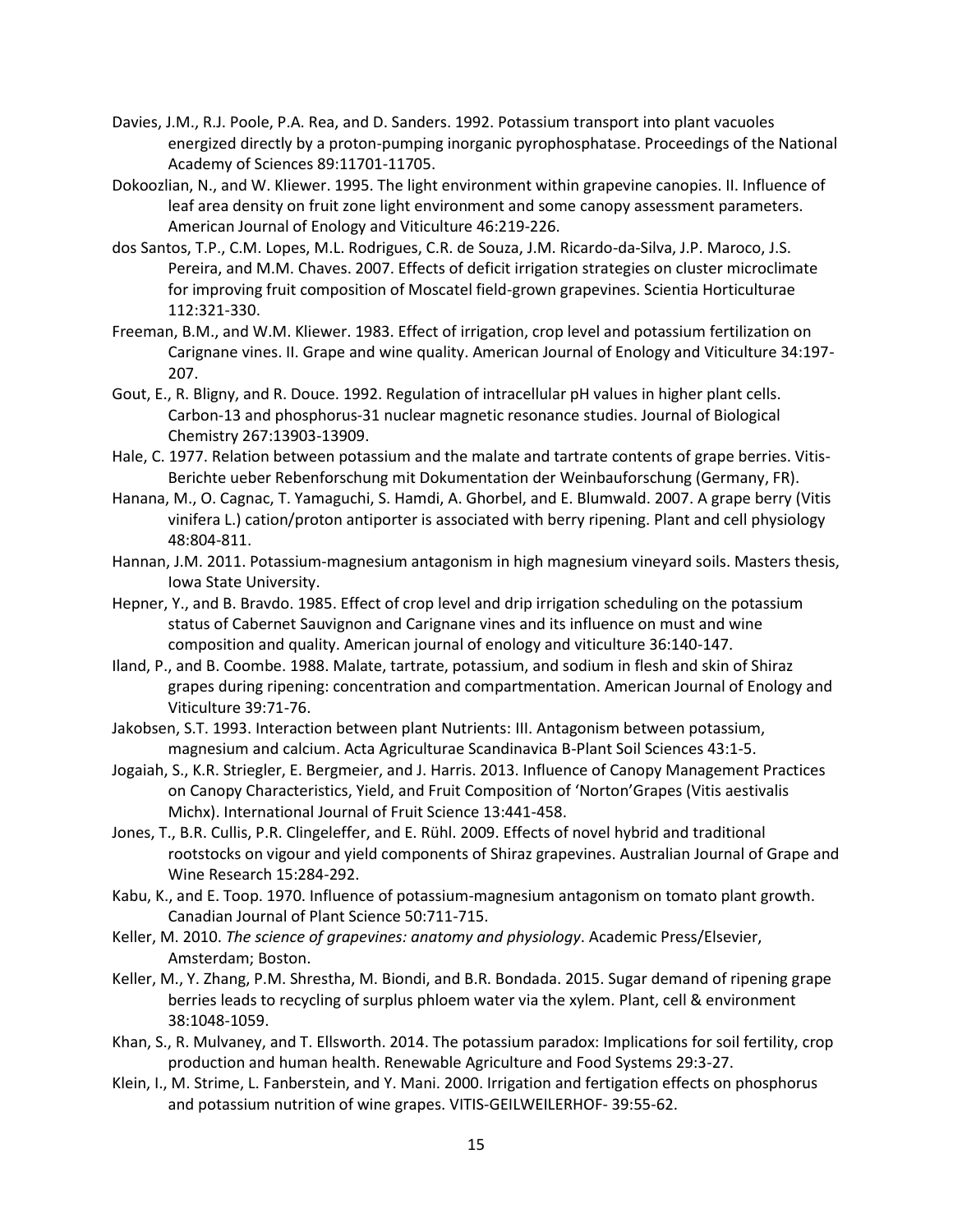- Kliewer, M., and A. Bledsoe. Influence of hedging and leaf removal on canopy microclimate, grape composition, and wine quality under California conditions. *In* Proceedings of the Symposium on Grapevine Canopy and Vigor Management, XXII IHC 206. pp. 157-168.
- Kodur, S. 2015. Effects of juice pH and potassium on juice and wine quality, and regulation of potassium in grapevines through rootstocks (Vitis): a short review. Vitis-Journal of Grapevine Research 50:1.
- Kodur, S., J. Tisdall, C. Tang, and R. Walker. 2009. Accumulation of potassium in grapevine rootstocks (Vitis) as affected by dry matter partitioning, root traits and transpiration. Australian Journal of Grape and Wine Research 16:273-282.
- Kuchenbuch, R., N. Claassen, and A. Jungk. 1986. Potassium availability in relation to soil moisture. Plant and Soil 95:233-243.
- Kudo, M., P. Vagnoli, and L.F. Bisson. 1998. Imbalance of pH and potassium concentration as a cause of stuck fermentations. American journal of enology and viticulture 49:295-301.
- Li, H., A. Guo, and H. Wang. 2008. Mechanisms of oxidative browning of wine. Food chemistry 108:1-13.
- Lobit, P., M. Genard, P. Soing, and R. Habib. 2006. Modelling malic acid accumulation in fruits: relationships with organic acids, potassium, and temperature. Journal of Experimental Botany 57:1471-1483.
- Lund, S.T., and J. Bohlmann. 2006. The molecular basis for wine grape quality-A volatile subject. Science 311:804-805.
- Maathuis, F., and D. Sanders. 1994. Mechanism of high-affinity potassium uptake in roots of Arabidopsis thaliana. Proceedings of the National Academy of Sciences 91:9272-9276.
- Maathuis, F.J., and D. Sanders. 1996. Mechanisms of potassium absorption by higher plant roots. Physiologia Plantarum 96:158-168.
- Marschner, H. 2011. *Marschner's mineral nutrition of higher plants*. Academic press.
- Martínez-Muñoz, G.A., and P. Kane. 2008. Vacuolar and plasma membrane proton pumps collaborate to achieve cytosolic pH homeostasis in yeast. Journal of Biological Chemistry 283:20309-20319.
- Matthews, M., M. Anderson, and H. Schultz. 1987. Phenologic and growth responses to early and late season water deficits in Cabernet franc. Vitis 26:147-160.
- McCarthy, M.G., and B. Coombe. 1999. Is weight loss in ripening grape berries cv. Shiraz caused by impeded phloem transport? Australian Journal of Grape and Wine Research 5:17-21.
- Mitra, S., and D. Prakash. 1957. Some Studies on Ionic Competition in Base Exchange Reactions of Homo-Ionic Montmorillonites. Proceedings of the Japan Academy 33:341-345.
- Morris, J., and D. Cawthon. 1982. Effect of irrigation, fruit load, and potassium fertilization on yield, quality, and petiole analysis of Concord (Vitis labrusca L.) grapes. American Journal of Enology and Viticulture 33:145-148.
- Morrison, J., and A. Noble. 1990. The effects of leaf and cluster shading on the composition of cabernet sauvignon grapes and on fruit and wine sensory properties. American Journal of Enology and Viticulture 41:193-200.
- Mpelasoka, B.S., D.P. Schachtman, M.T. Treeby, and M.R. Thomas. 2003. A review of potassium nutrition in grapevines with special emphasis on berry accumulation. Australian Journal of Grape and Wine Research 9:154-168.
- Obermeyer, G., A. Sommer, and F.-W. Bentrup. 1996. Potassium and voltage dependence of the inorganic pyrophosphatase of intact vacuoles from Chenopodium rubrum. Biochimica et Biophysica Acta (BBA)-Biomembranes 1284:203-212.
- Oliveira, R., C. Rosolem, and R. Trigueiro. 2004. Importance of mass flow and diffusion on the potassium supply to cotton plants as affected by soil water and potassium. Revista Brasileira De Ciencia Do Solo 28:439-445.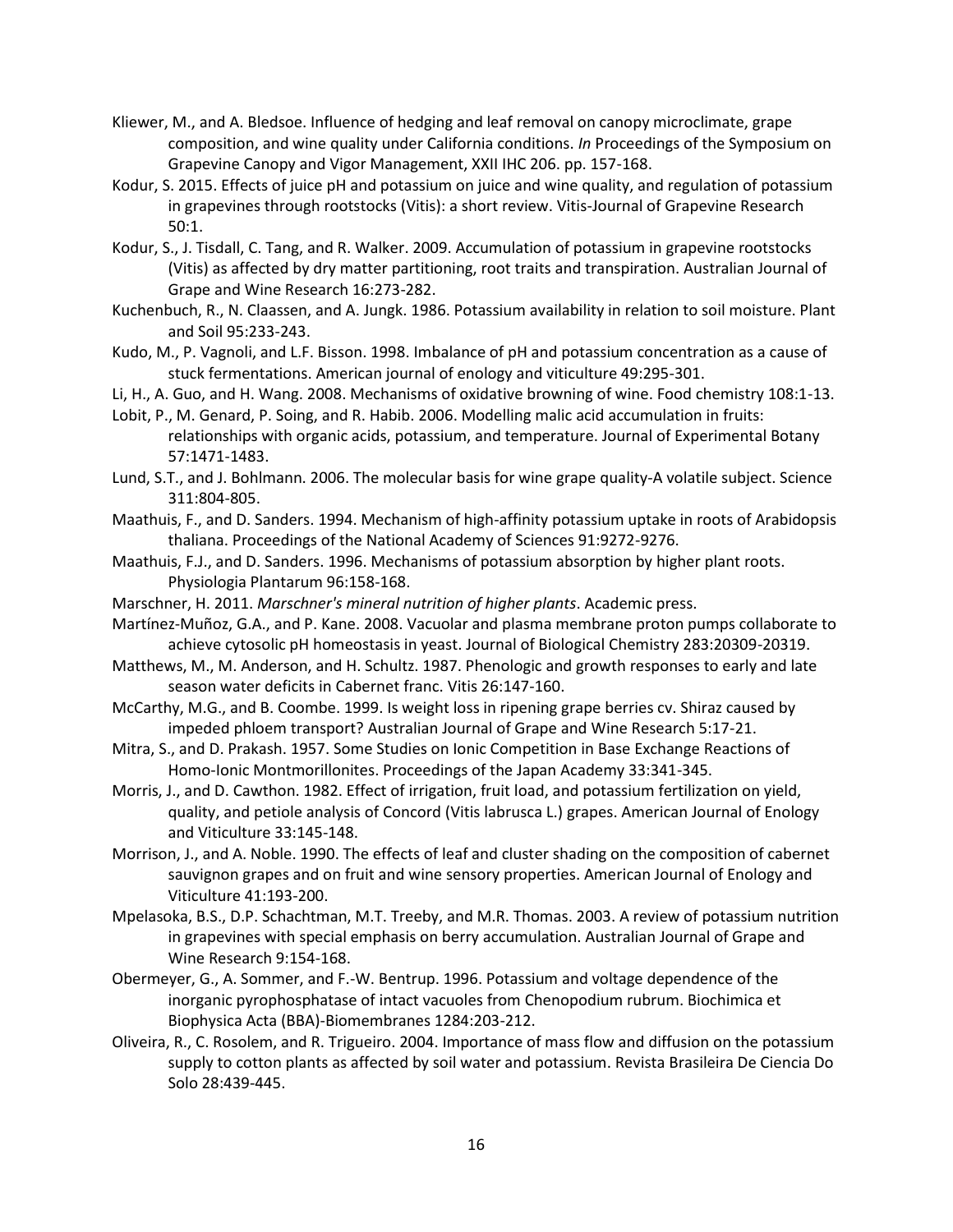- Ollat, N., and J. Gaudillère. 1995. Investigation of assimilate import mechanisms in berries of Vitis vinifera var.'Cabernet Sauvignon'. Strategies to Optimize Wine Grape Quality 427:141-150.
- Palliotti, A., and A. Cartechini. 2001. Developmental changes in gas exchange activity in flowers, berries, and tendrils of field-grown Cabernet Sauvignon. American Journal of Enology and Viticulture 52:317-323.
- Pathak, A., and Y. Kalra. 1971. Antagonism between potassium, calcium and magnesium in several varieties of hybrid corn. Zeitschrift für Pflanzenernährung und Bodenkunde 130:118-124.
- Philip, T., and J. Kuykendall. 1973. Changes in titratable acidity, Brix, pH, potassium content, malate and tartrate during berry development of Thompson seedless grapes. Journal of Food Science 38:874-876.
- Pradubsuk, S., and J.R. Davenport. 2010. Seasonal uptake and partitioning of macronutrients in mature 'Concord'grape. Journal of the American Society for Horticultural Science 135:474-483.
- Reitemeier, R.F. 1951. The Chemistry of Soil Potassium. Advances in Agronomy 3:113.
- Rodríguez-Rosales, M.P., F.J. Gálvez, R. Huertas, M.N. Aranda, M. Baghour, O. Cagnac, and K. Venema. 2009. Plant NHX cation/proton antiporters. Plant signaling & behavior 4:265-276.
- ROGIERS, S., M. KELLER, B.P. HOLZAPFEL, and J.M. Virgona. 2000. Accumulation of potassium and calcium by ripening berries on field vines of Vitis vinifera (L) cv. Shiraz. Australian Journal of Grape and Wine Research 6:240-243.
- Rogiers, S.Y., D. Greer, J. Hatfield, B. Orchard, and M. Keller. 2015. Mineral sinks within ripening grape berries (Vitis vinifera L.). VITIS-Journal of Grapevine Research 45:115.
- Rogiers, S.Y., D.H. Greer, J.M. Hatfield, B.A. Orchard, and M. Keller. 2006. Solute transport into Shiraz berries during development and late-ripening shrinkage. American Journal of Enology and Viticulture 57:73-80.
- Rojas-Lara, B., and J. Morrison. 1989. Differential effects of shading fruit or foliage on the development and composition of grape berries. Vitis 28:27-63.
- Rothstein, A., and C. Demis. 1953. The relationship of the cell surface to metabolism. The stimulation of fermentation by extracellular potassium. Archives of biochemistry and biophysics 44:18-29.
- Ruhl, E. 1989. Uptake and distribution of potassium by grapevine rootstocks and its implication for grape juice pH of scion varieties. Animal Production Science 29:707-712.
- ———. 1991. Effect of potassium supply on cation uptake and distribution in grafted Vitis champinii and Vitis berlandieri x Vitis rupestris rootstocks. Animal Production Science 31:687-691.
- Schaff, B., and E. Skogley. 1982. Diffusion of potassium, calcium, and magnesium in Bozeman silt loam as influenced by temperature and moisture. Soil Science Society of America Journal 46:521-524.
- Schmidt, S.A., S. Dillon, R. Kolouchova, P.A. Henschke, and P.J. Chambers. 2011. Impacts of variations in elemental nutrient concentration of Chardonnay musts on Saccharomyces cerevisiae fermentation kinetics and wine composition. Applied microbiology and biotechnology 91:365- 375.
- Schroeder, D. 1978. Structure and weathering of potassium containing minerals. I iunm:5.
- Scott, A., and S. Smith. Susceptibility of interlayer potassium in micas to exchange with sodium. *In* Proceedings of the Clays and Clay Minerals: Proceedings of the Fourteenth National Conference, Berkeley, California. pp. 69. Elsevier.
- Sherwood, W.C., A.S. Hartshorn, and L.S. Eaton. 2010. Soils, geomorphology, landscape evolution, and land use in the Virginia Piedmont and Blue Ridge. Field Guides 16:31-50.
- Sims, C., and J. Morris. 1985. A comparison of the color components and color stability of red wine from Noble and Cabernet Sauvignon at various pH levels. American journal of enology and viticulture 36:181-184.
- Smart, R., J. Robinson, G. Due, and C. Brien. 1985. Canopy microclimate modification for the cultivar Shiraz. II. Effects on must and wine composition. Vitis 24:119-128.